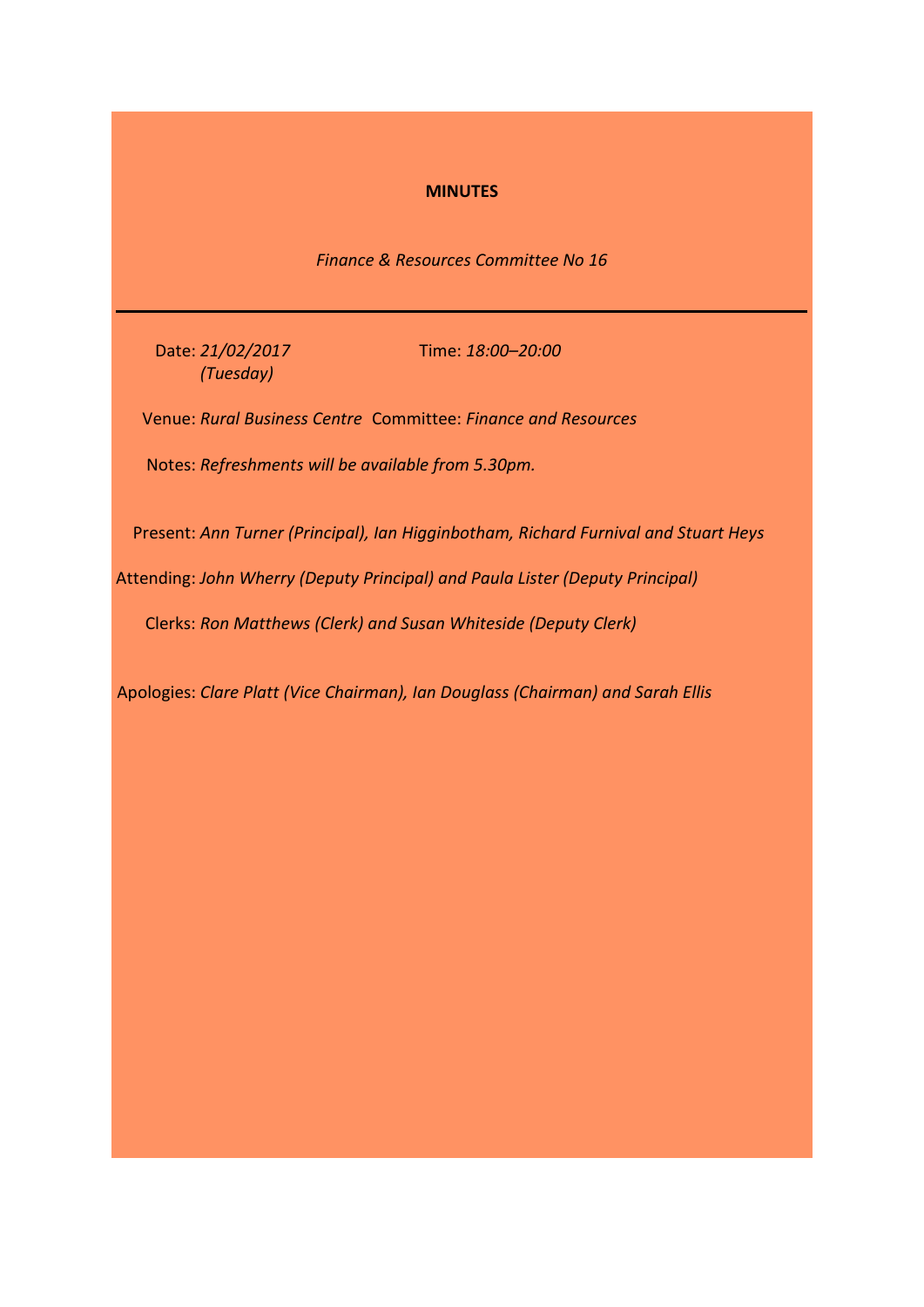| <b>Public Minutes</b>                       |                                                                                                                                                                                                                                                                                                                                                      |  |
|---------------------------------------------|------------------------------------------------------------------------------------------------------------------------------------------------------------------------------------------------------------------------------------------------------------------------------------------------------------------------------------------------------|--|
| <b>Item</b><br>number:<br>(and<br>category) | Item description:                                                                                                                                                                                                                                                                                                                                    |  |
| 07.17<br><b>Decision</b>                    | <b>Attendance of College Management Staff and Appointment of</b><br><b>Meeting Chair</b>                                                                                                                                                                                                                                                             |  |
|                                             | In the absence of the Chair and Vice Chair, following due process it<br>was agreed, Stuart Heys would chair the meeting.<br>Section 8.2 of the current Constitution and Terms of Reference for<br>the Finance and Resources Committee states:<br>College management and/or consultants may attend meetings by<br>invitation in an advisory capacity. |  |
|                                             | <b>Resolved:</b>                                                                                                                                                                                                                                                                                                                                     |  |
|                                             | 1 That Stuart Heys Chair the meeting.<br>2 That College Management Staff attend the meeting.                                                                                                                                                                                                                                                         |  |
| 07.17<br>Record                             | <b>Declarations of Interest</b>                                                                                                                                                                                                                                                                                                                      |  |
|                                             | There were no declarations of interest received in respect of the<br>items on the public agenda.                                                                                                                                                                                                                                                     |  |
| 08.17<br>Record                             | <b>Apologies for Absence</b>                                                                                                                                                                                                                                                                                                                         |  |
|                                             | Apologies for absence had been received from Clare Platt, Ian<br>Douglass and Sarah Ellis.                                                                                                                                                                                                                                                           |  |
| 09.17<br>Consultation                       | <b>Strategic Plan Report</b>                                                                                                                                                                                                                                                                                                                         |  |
|                                             | Members gave consideration to the Strategic Plan Report for the<br>Finance & Resources Committee and asked questions of<br>Management:                                                                                                                                                                                                               |  |
|                                             | We will continue to build and enhance our brand and reputation<br>for excellence within the landbased & Sports sectors.<br>FE 16-18 recruitment was ahead of target.                                                                                                                                                                                 |  |
|                                             | As members were aware HE recruitment had not met target which<br>was a common trend across the sector.<br>Apprenticeship recruitment was as planned to date and there was<br>potential for growth in the area.                                                                                                                                       |  |
|                                             | We will provide an outstanding teaching and learning experience.<br>Key performance indicators around student feedback and delivery of<br>the capital plan were being met.                                                                                                                                                                           |  |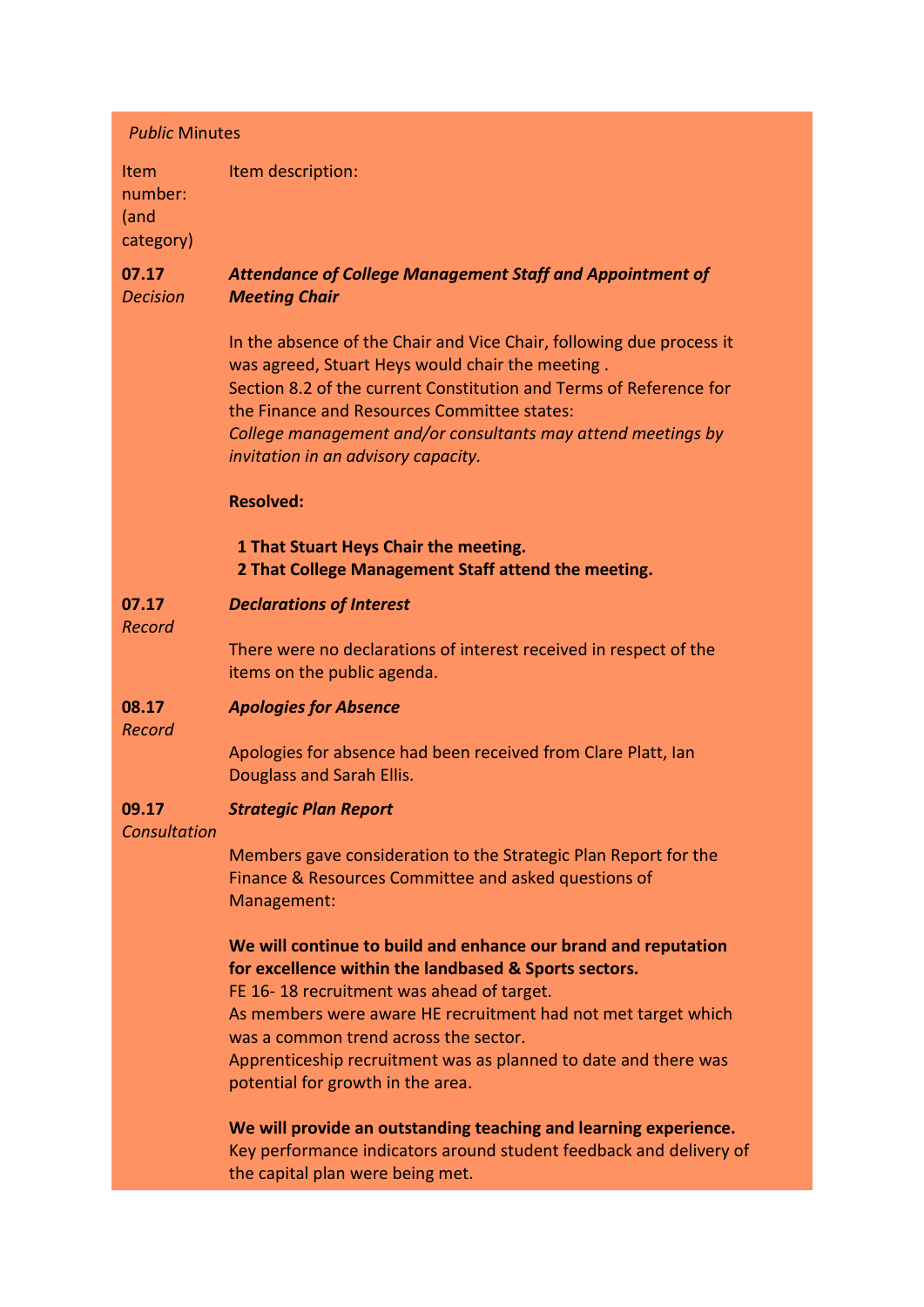### **We will deliver great value for money.**

The financial key performance indicator statistics showed collegen to be performing at or above target with the exception of the surplus before interest and gross return on Myerscough Ventures. The reduced HE numbers impacted on the returns from Myerscough Ventures.

### **Resolved:**

### **That the Strategic Plan Progress Report be received.**

**10.17** *Financial Position Statement for the Period Ended 31 January 2017*

*Consultation*

Consideration was given to the Financial Position Statement for the six months ended 31 January 2017.

The surplus as a percentage of income (pre FRS17) was 3.4% (10.3% January 2016) and the balance sheet remained healthy. There was a current ratio of 1:1.27 and cash days of 57.9. Overall income to date was behind target by £269k (1.9%) and behind last year by £92k (1%).

The DP Finance & Corporate Services responded to questions and provided detailed information on the accounts.

At this point Education was £91k (0.9%) behind this year's target but £40k ahead of the same point last year. HE recruitment was still the main reason for being behind target but was being partially offset by increased FE income.

Members noted the report on investments was incorporated and that interest rates remained low.

Members enquired about detail regarding revenue and margin by area and requested a 5 year view to provide insight into trends.

Finance & Resources Committee noted a surplus despite income being behind targeted levels.

### **Resolved:**

**That the Financial Position Statement for the period ending 31 January 2017 be received and approved as submitted.**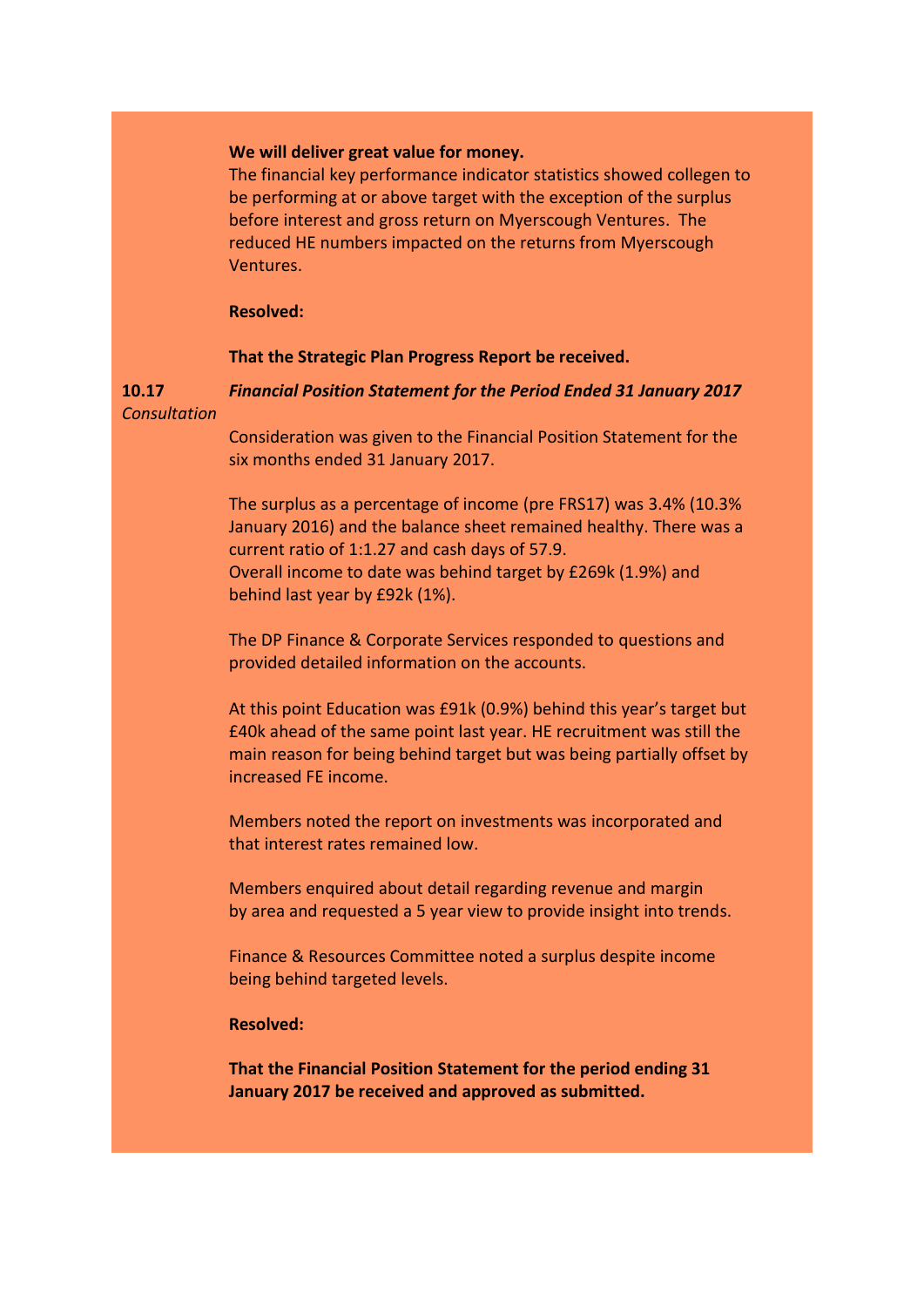### **11.17** *Consultation 2017 Capital and Revenue Cash Flow for the Period Ended 31 January*

Consideration was given to the Capital and Revenue Cash Flow for the period ending 31 January 2017 which was in line with expectations

The actual balance at the bank at 31 January 2017 was £4.493m against a forecast position of £4.461m.

After due discussion the Committee concluded that the forecast continued to show that the College would maintain its financially sound position throughout the period.

### **Resolved:**

**That the statement detailing the capital and revenue cash flows for the period ending 31 January 2017 be received.**

# *Myerscough Ventures Report for the Period Ended 31 January 2017*

### *Consultation*

**12.17**

Consideration was given to the Myerscough Ventures Financial Performance Report for the period ended 31 January 2017.

At the end of the period the income contribution from Myerscough Ventures was below profile providing a total contribution of £652k. With inclusion of the Farm, which was not part of Ventures but was routinely reported at this part of the meeting as a commercial activity, the total was £603k. Contributions to overheads was shown after the allocation of the direct costs associated with the activity.

Myerscough Ventures continued to face the challenges of the current economic climate. Vacant bed spaces, as previously reported, had a detrimental impact not only on residency and catering but other Venture areas.

**Equine Operations** - The area was performing to budget.

**Sports and Golf Academy** - A significant contract with Blackpool Football Club had resulted in performance above target.

**Residential Operations** - Strategies in relation to recruitment and accommodation had been put in place in readiness for the next academic year though falling HE recruitment, increased local recruitment and the associated trend to travel to College presented a risk to fill bed spaces.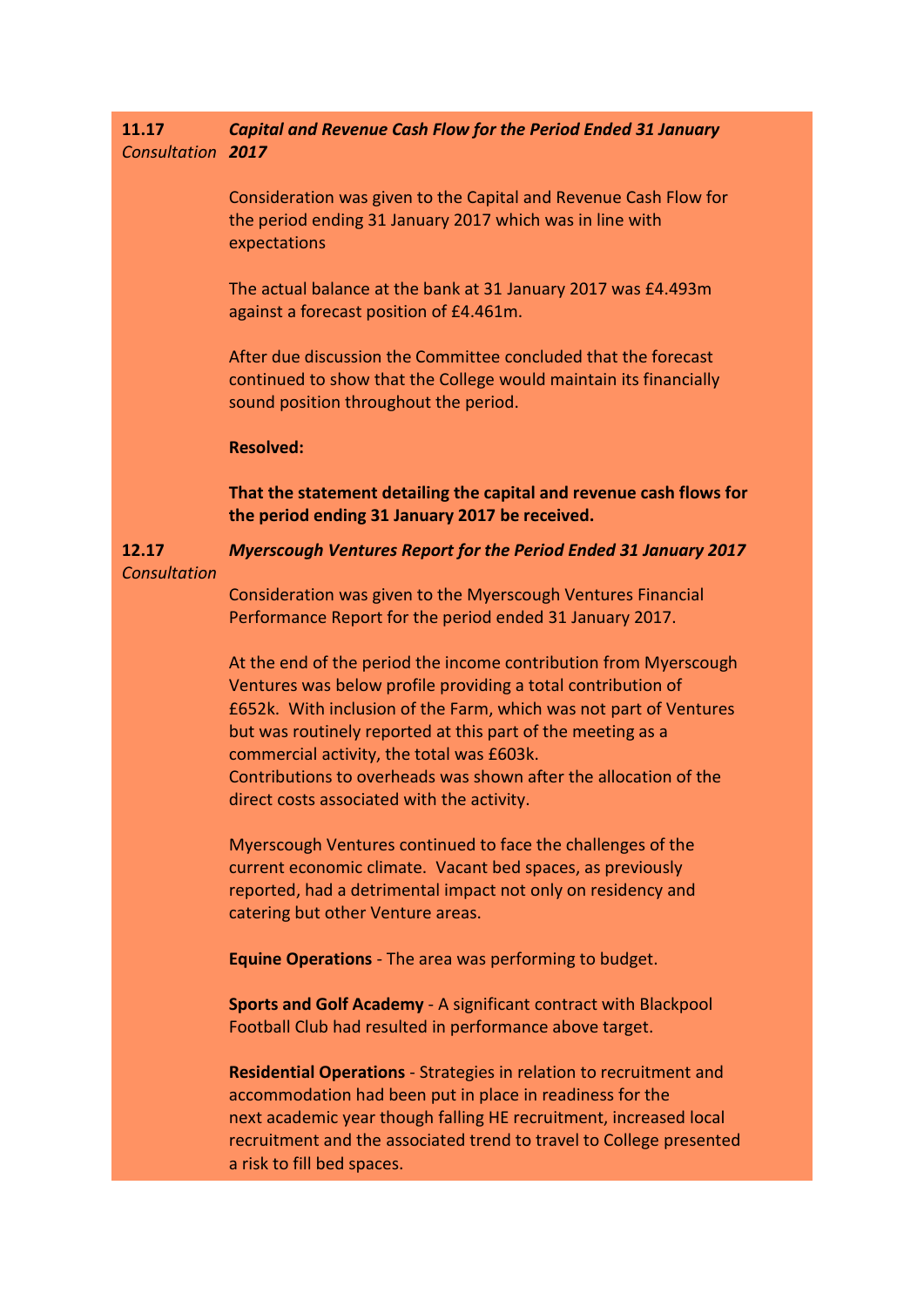**Catering Operations -** The area was behind target due to a reduction in the number of residential students. Work continued to identify efficiencies.

**Horticulture** - The area was performing ahead of target, tours remained popular and the area had broadened its remit with sales of Myerscough Farm produce and vegetables through the retail outlet.

**Stumble Inn** - The area was behind target though weekend business was strong.

**Events -** The area was slightly behind target though summer bookings were strong.

The Committee noted the explanations and would update Corporation on performance at its meeting on 14 March 2017.

Myerscough Ventures continued to make a positive contribution to the College.

### **Resolved:**

**That the financial performance report on Myerscough Ventures for the period ended 31 January 2017 be received.**

*Capital Expenditure Report for the Period Ended 31 January 2017*

*Consultation*

**13.17**

Total expenditure against the annual budget of £7,067k for 2016 / 2017 amounted to £2,241k at 31 January 2017.

The Committee noted progress made on the capital projects and that expenditure was within the agreed tolerance. Significant expenditure would pass through the accounts as work on the projects continued to schedule.

### **Resolved:**

## **That the report on Capital Expenditure for the period ended 31 January 2017 be received.**

#### **14.17** *Strategic Risk Register*

*Decision*

Audit and Governance Committee had proposed a new format of the risk register. A Strategic Risk Register had been produced and operational risks would be reviewed by the relevant committees. The proposal had been endorsed by Corporation and as such Finance & Resources Committee was asked to review and consider the financial and college resource risks.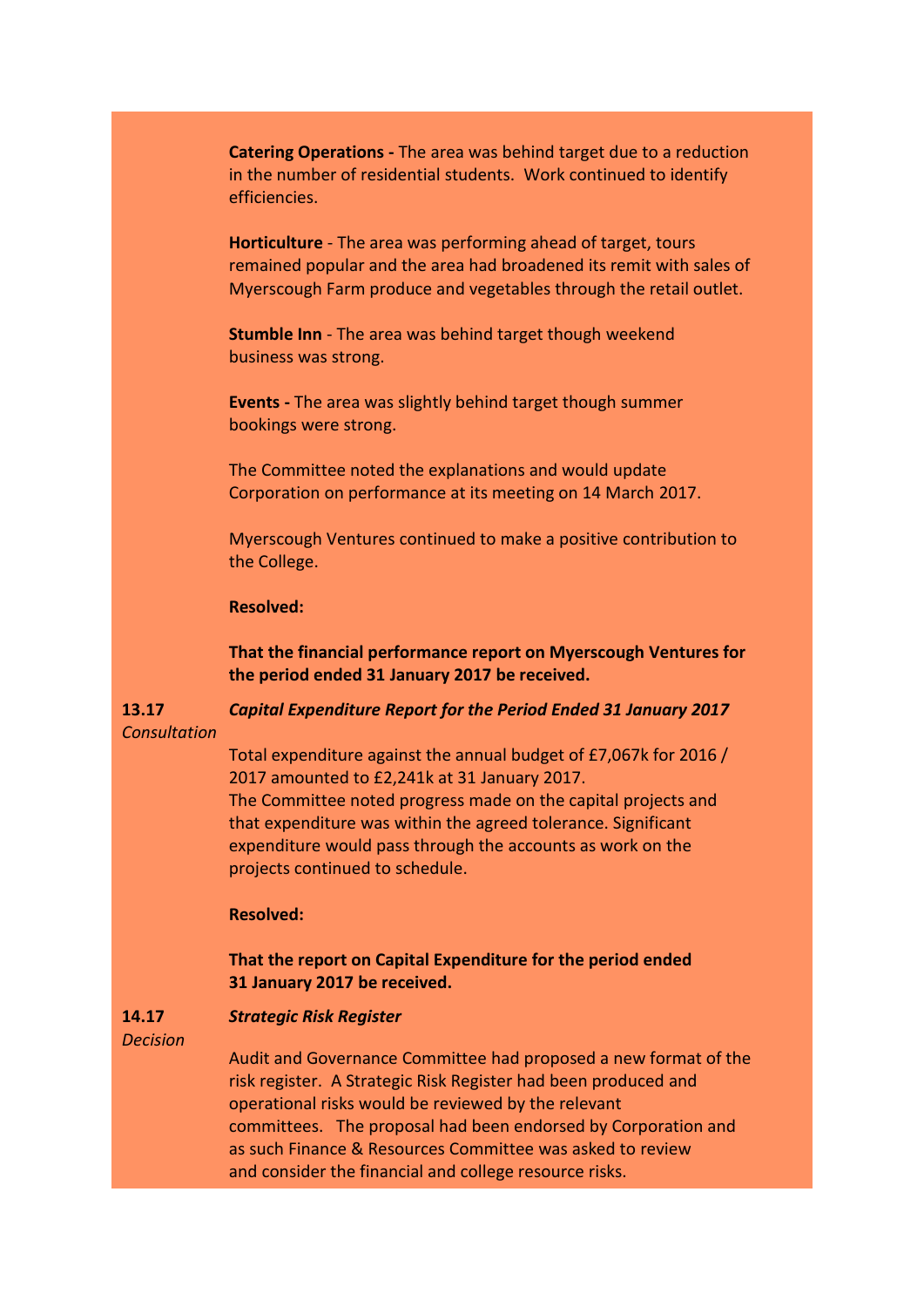Members noted that Corporation would receive an overview of the highest risks across College so members could be assured that major concerns were at the forefront. Members sought assurance that the 'conversations' members had been having concerning current issues were expressed in the risk register rather than an overly generic approach. The Deputy Principal Finance & Corporate Services gave examples of how the risks were specific, e.g. Higher Education recruitment.

Members noted the risk registers were live documents and a standard agenda item at the weekly meeting of the Executive.

The document would be amended to place highest scoring risks at the top of the listing.

Members were asked to pass further thoughts to the Deputy Principal Finance & Corporate Services or the Clerk.

### **Resolved:**

**That the Risk Register relevant to the Finance & Resources Committee be received.**

#### **15.17** *College Funding 2017/2018*

*Decision*

The College receives its funding for its main FE delivery via two separate funding bodies, Skills Funding Agency (SFA) for apprentices and adults, and the Education Funding Agency (EFA) for students aged 16-18. The agencies work independently of each other to differing timescales and to different sets of rules.

**EFA Update** - The EFA contract allocation for 2016/17 provides funding for 1534 students with a value of £10,691,258. College had returned enrolled 1611 students which, under lagged funding rules, indicated a funding increase for 2017/18. In January 2017 the EFA provided some components for the contract allocation for 2017/18.

Included in the 2016/17 numbers were 140 'High Needs Learners', (increased from 100 in 2015/16) however, the actual number was currently 183. The opportunity to apply for growth was again taken and the College has been granted a total of 182 'High Needs Learners' for 2017/18.

Whilst the contract value in terms of student numbers and funding had not yet been confirmed by the EFA it was estimated that the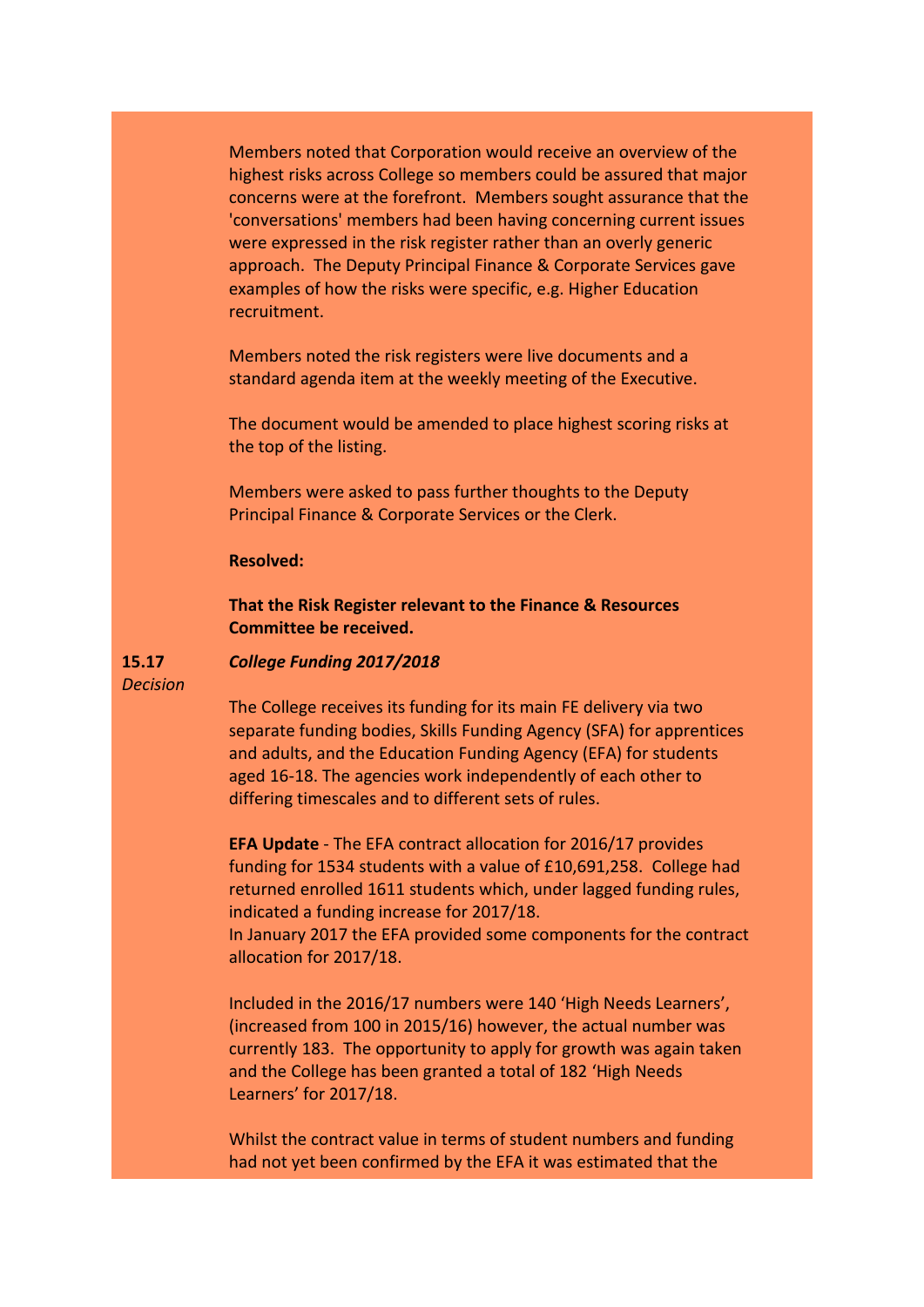implications of the increased retention factor, cost weighting and HNF numbers alone could see a funding increase in excess of £300k.

Members noted that high needs funded learners had grown beyond expectations. Members were pleased to note provision was across the College curriculum offer and that where courses had places College was obliged to offer places to those who met the entry criteria.

Members also noted a high number of learners at the entry level courses who were in the high needs category and asked questions concerning College strategy in this area noting high needs funded learners made up around 5% of the income stream.

**SFA Update** - The SFA had not yet released any contract allocations for 2017/18.

### **Resolved:**

**That the College Funding 2017 / 2018 be received.**

### *Tuition Fees 2017/2018*

*Decision*

**16.17**

Finance & Resources Committee gave consideration to the proposed Further Education Tuition Fees for 2017 / 2018 for those students not entitled to grant funding. There were different recommendations made throughout the categories with the maximum proposed increase being 3%.

Members considered options to attract or redirect students to courses and requested a comparison with fees charged at other Colleges and, due to time constraints, authorised the Chair and Vice Chair to recommend any amendments and subsequently report to Corporation.

Members questioned whether it would be helpful to have knowledge of expected numbers of students attached to each heading.

In compliance to Consumer Protection Legislation, College would publish fees for tuition fees for 2017 / 2018 entrants.

### **Resolved:**

**That recommendations be reported to Corporation following a benchmarking exercise and consultation with the Chair and Vice Chair of the Committee.**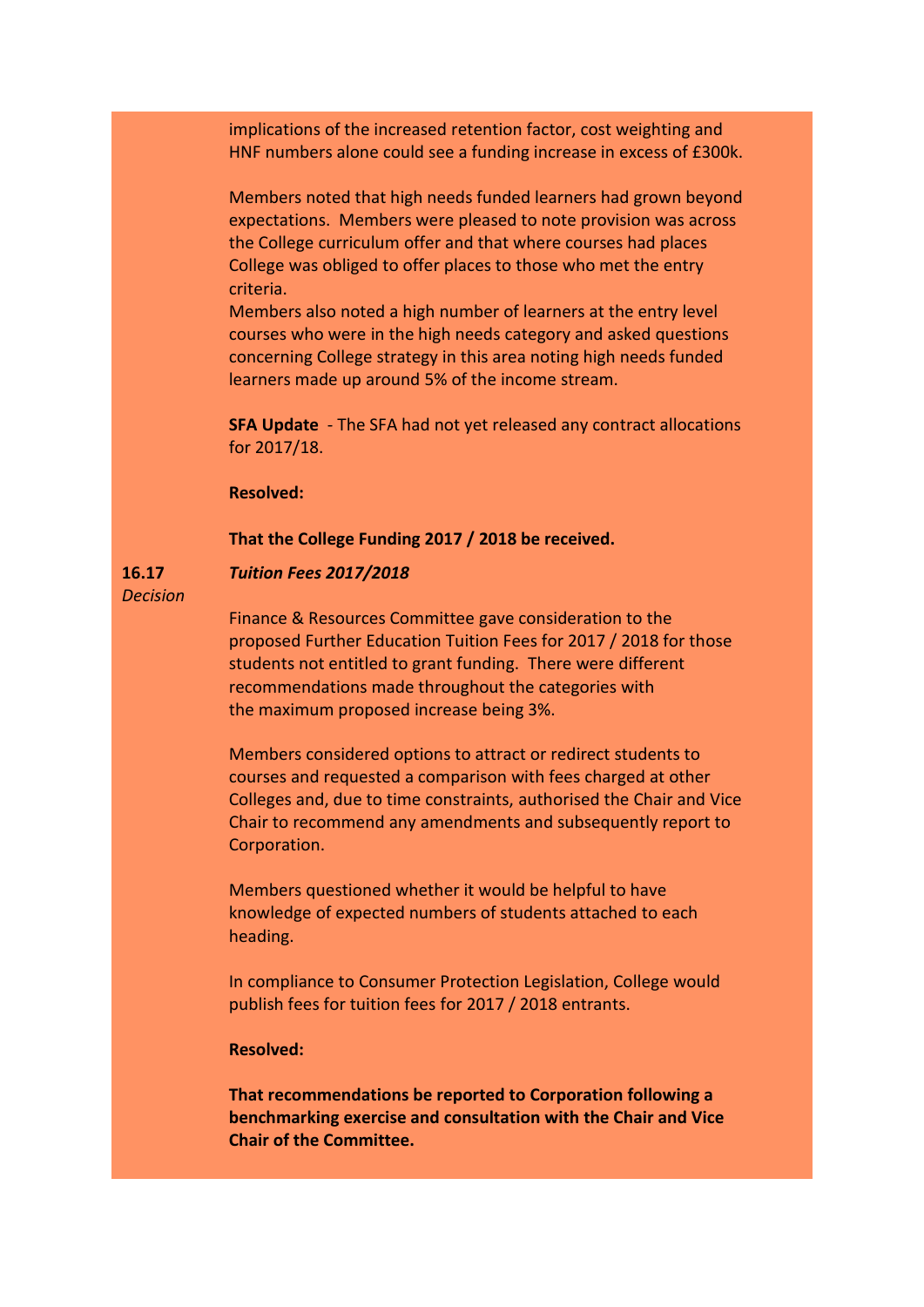#### **17.17** *Financial Regulations Annual Review*

*Decision*

Finance & Resources Committee gave consideration to the proposed amendments to the Financial Regulations which largely related to restructures of roles, changes relating to FRS102, the new SORP and procedures for processing higher financial transactions.

### **Resolved:**

**That the amendments to the Financial Regulations be endorsed**.

**18.17** *Policy on Sub Contracting - Review*

*Decision*

Finance & Resources Committee gave consideration to the Subcontractor Policy & Procedures.

Members noted the updates included amended job titles and due to changes in legislative clauses, alterations strengthened the policy and reflected renewed guidance.

The policy aims to ensure all subcontracted provision is managed effectively and efficiently, whilst maintaining a focus on quality. The College recognises that effective subcontract arrangements provide communities with added value, whilst strengthening the College offer and widening impact.

Roles and responsibilities for the College and subcontractors are clearly defined and all subcontractors are required to agree and sign both a contract and service level Agreement.

In compliance with SFA funding rules the policy is reviewed each year by the Board.

## **Resolved:**

## **That the Subcontractor Policy & Procedures be approved.**

#### **19.17** *Students Union Constitution*

*Decision*

Finance & Resources Committee gave consideration to the Constitution for Myerscough Students Union. Changes reflected the Student President no longer being a remunerated sabbatical position but a member of the existing student community supported by an employed Student Liaison Officer.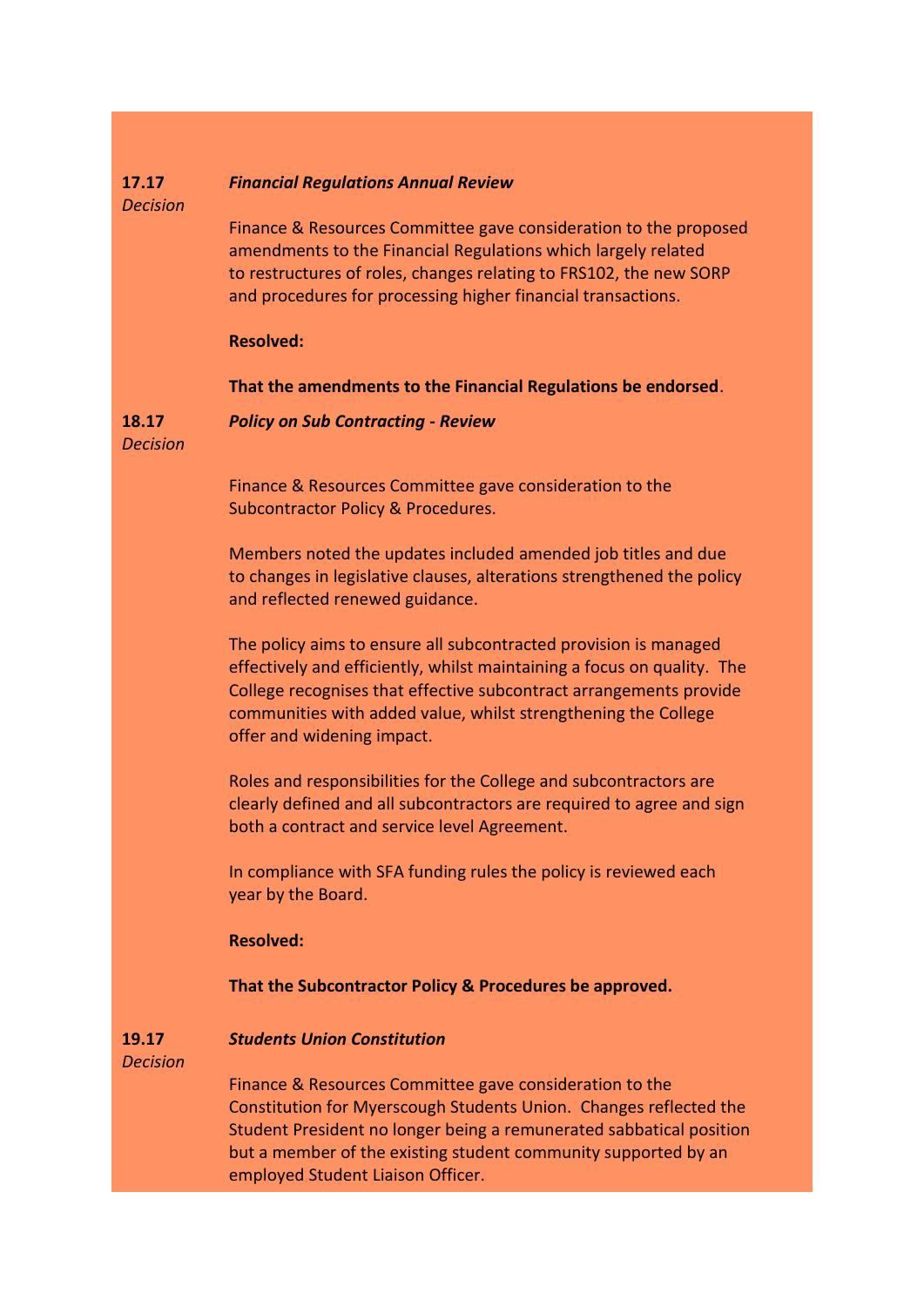|                          | <b>Resolved:</b>                                                                                                                                                                                                                                                                                 |
|--------------------------|--------------------------------------------------------------------------------------------------------------------------------------------------------------------------------------------------------------------------------------------------------------------------------------------------|
|                          | That the Myerscough Student Union Constitution and Terms of<br>Reference be approved.                                                                                                                                                                                                            |
| 20.17<br>Consultation    | Human Resources Statistics for the Period Ended 31 January 2017                                                                                                                                                                                                                                  |
|                          | Finance & Resources Committee gave consideration to the report on<br>Human Resources as at 31 January 2017.                                                                                                                                                                                      |
|                          | Overall staff turnover was below national average. Of the staff<br>categories support staff showed the highest turnover. There were<br>still some areas College was having difficulty to recruit to.                                                                                             |
|                          | Overall staff sickness statistics were ahead of target. Assurance was<br>provided regarding confidentiality of staff members on long term<br>sick leave.                                                                                                                                         |
|                          | The report includes elements of auto generated data which had<br>previously involved manual calculations. Further plans were in place<br>to continue with the auto generation of data including the sickness<br>absence tool known as the Bradford Factor.                                       |
|                          | <b>Resolved:</b>                                                                                                                                                                                                                                                                                 |
|                          | That the Human Resources Report be received.                                                                                                                                                                                                                                                     |
| 21.17<br><b>Decision</b> | <b>Senior Post Holders Grievance and Disciplinary Policies and</b><br><b>Procedures</b>                                                                                                                                                                                                          |
|                          | The Committee gave consideration to the Senior Post Holders<br>Grievance and Disciplinary Policies and Procedures which had been<br>updated to comply with legislation and linked to the Governance<br>responsibilities where dismissal and / or discipline of senior post<br>holders may occur. |
|                          | <b>Resolved:</b>                                                                                                                                                                                                                                                                                 |
|                          | That Corporation be recommended to approve the amendments to<br>the Senior Post Holders Grievance and Disciplinary Policies and<br>Procedures.                                                                                                                                                   |
| 22.17<br><b>Decision</b> | <b>Health and Safety Report for the Period Ended 31 January 2017</b>                                                                                                                                                                                                                             |
|                          | Finance & Resources Committee gave consideration to the report on<br>Health and Safety as at 31 January 2017.                                                                                                                                                                                    |